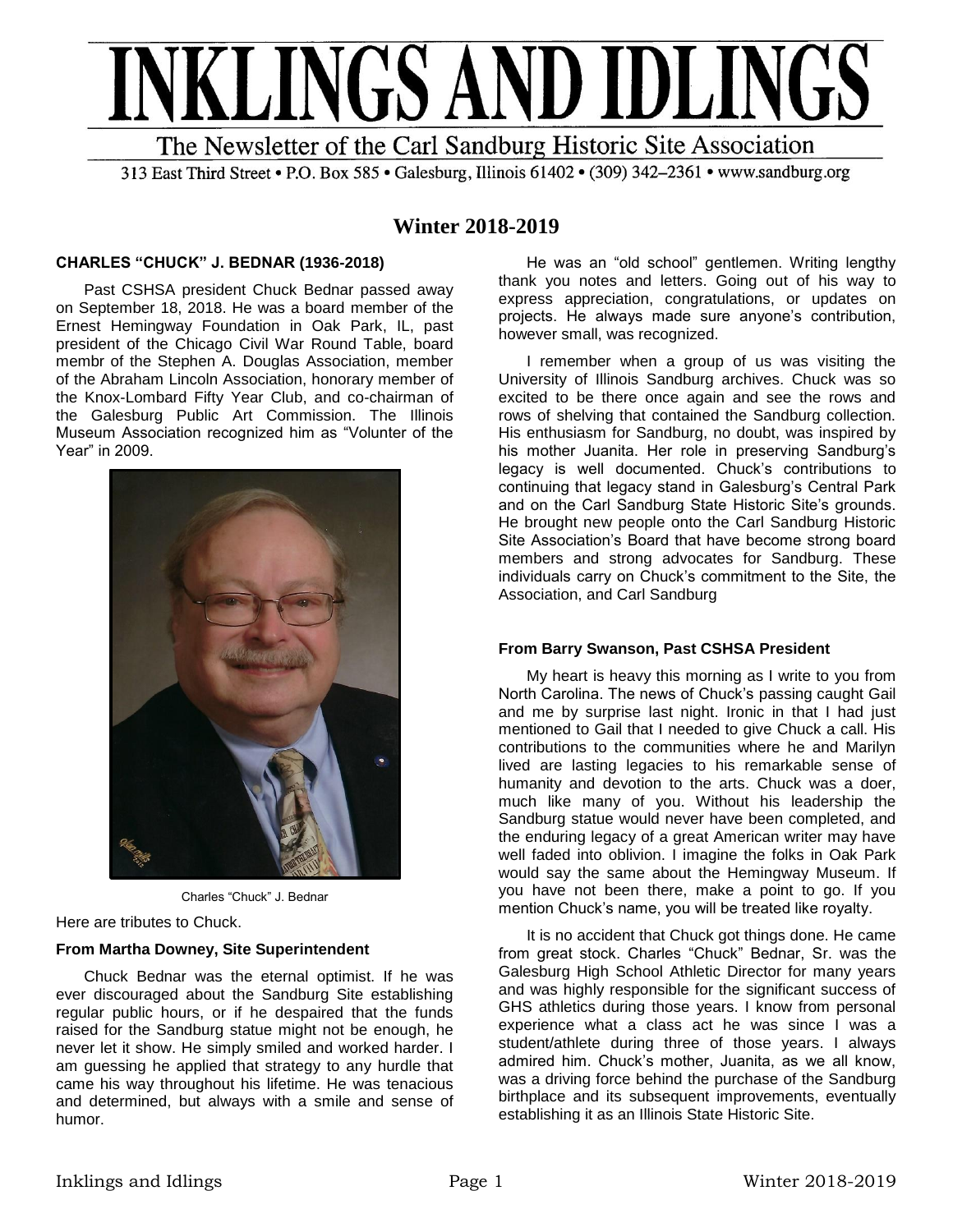My wife, Gail knew the Bednar's as a young girl as her parents were friends with them. Rick, Chuck's brother, recently sent us a copy of a film that Chuck Sr. took of Gail at the Bednar home when Gail was a toddler. She remembers how kind the family was to her and her parents. That kindness was evident even as Rick made numerous attempts to send us the film. Such were the Bednar's and their fine sons.

Chuck and I returned to Galesburg around the same time in the 2000's, and it was Chuck who suggested that I join the Galesburg Public Art Commission and the Carl Sandburg Historic Site Association. It was through Chuck that I had some of the finest experiences of my life. Being a part of GPAC's efforts to bring Lonnie Stewart's vision to fruition was thrilling. Mostly because of the opportunity to work with so many of you. There were moments of frustration but also exhilaration. Additionally, my time on the CSHSA board was life changing. First, as Chuck's Vice-President and then serving as President, we saw the transformation of the Site into, once again, "…a place to come and remember." Thanks to the hard work of so many dedicated people the legacy lives on.

Chuck was a leader, the best kind of leader, what some now call a servant leader. He served and did it with a kindness that inspired all who served with him. Not to say that we didn't have our moments. When Chuck had a vision, he wanted to make certain there was a good reason for that vision to be realized. That is how things get done. I am grateful for my years as Chuck Bednar Jr.'s friend. I learned so much from him and will hold his memory always in my heart. My love for Carl Sandburg was immensely enriched because of him.

Chuck was a man of faith--in his God and in his fellow man. The last time Gail and I visited him in the hospital, he was so positive and upbeat. Despite the throes of his illness he wanted to know how we were doing, how all of the friends we had in common were doing. That is the way I choose to remember my dear friend.

Sandburg concludes his lone novel *Remembrance Rock* with a toast from Maria "Mimah" Windom, the toast which originated from Mary Windling in 1608: "To the storms to come and the stars coming after the storm." We have weathered the storm here, and so tonight I will look heavenward to the stars from this North Carolina shore and think of Chuck. He too has left a legacy, and I know his star will be shining brightly there in the night sky and remain so in our hearts. He will be remembered.

Gail and I send our condolences to all who loved Chuck, especially to Marilyn, Melissa, Rick and the Bednar family.

In closing this missive to all of you dear friends, I borrow a valediction from one of my favorite writers (albeit a South Carolinian) Pat Conroy. "I wish you all Great Love."

## **From Rick Sayre, CSHSA Treasurer**

In June of 2008 I received my first call from Chuck Bednar. I was director of Hewes Library, Monmouth College, Monmouth, IL. Through his association with the Ernest Hemingway Foundation in Oak Park, Chuck was looking for another suitable venue for a huge sixteenpanel National Portrait Gallery exhibit entitled "Picturing Hemingway: A Writer in his Time." From the warmth and enthusiasm that flowed from Chuck's mellifluous voice during that initial phone call, I knew that there would be no way I would not be working with Chuck on this project. We had the perfect art gallery in Hewes Library that would not be scheduled over the summer months. I finally met Chuck when I visited the exhibit then located within the Barn at the Carl Sandburg State Historic Site in Galesburg and was more than impressed with both Chuck and the quality of the exhibit. I recognized it would be a lot of work, but it would be well worth it. After the exhibit made a short visit to Kansas City, it arrived at the end of June in several mammoth boxes. Chuck then made the trip from Galesburg to Monmouth and spent the day with me as we set the exhibit. The art gallery worked well, and the sixteen 4'x7' panels filled the gallery space. Chuck worked tirelessly with me, still brimming with enthusiasm and fascinating stories. He was also so very gracious and wanted to hear about our library, Monmouth College, and me personally. Chuck obviously had a love for history and literature as well as a love for making connections with people.

We were able to keep the exhibit through the end of September 2008. Since the art gallery was previously scheduled, we had to move the exhibit to the open area outside of the gallery for the last six weeks. While it wasn't quite as perfect as the gallery location, Chuck visited and gave his enthusiastic approval of our back-toback configuration of the exhibit through the center of the area. He stayed in touch with me throughout the exhibit's stay and was helpful in the final takedown and repackaging for its next stop at the Aurora (IL) Public Library.

It was not quite a year later in June of 2009 that I received another phone call from Chuck. This time he was recruiting for new board of directors for the Carl Sandburg Historic Site Association. My wife, Mary Phillips, and I had moved to Galesburg from Oklahoma in 1998, and we had visited the Site several times. It was always a proud stop on our Galesburg tour for any of our family and friends visiting from out-of-state. However, in those first ten years I don't think my visits actually coincided with the hours for the Visitors Center and the Birthplace Cottage. We would visit Quotation Walk and Remembrance Walk on the grounds and peer in the windows of the Cottage. Once again, Chuck was a persuasive recruiter. It was not until I was on the board for a few months that I realized just how significant Chuck's family connections with the Sandburg Birthplace Cottage were. His mother Juanita was one of the founders of the original local Carl Sandburg Association that managed to purchase and restore the Birthplace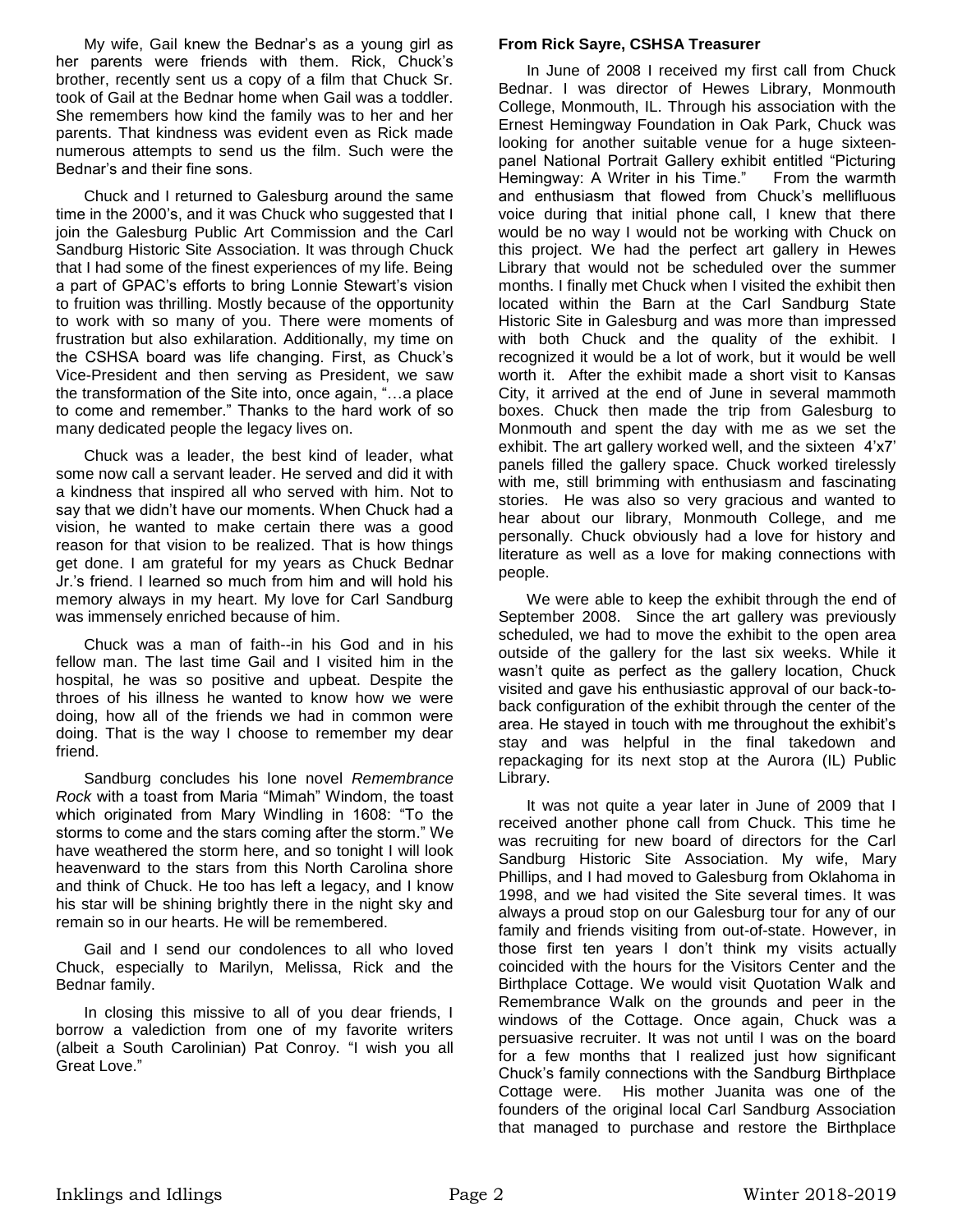Cottage. His home only one street away from ours was full of Sandburg and Lincoln memorabilia, and both Chuck and his wife Marilyn were always welcoming and gracious hosts on visits there.

After a couple of years on the board Chuck became President, and I became Treasurer. I soon learned that the Treasurer was also responsible for oversight of the Museum Store. With the sad passing of our long-time beloved president, Norm Winick, I also accepted the role of Webmaster. It was clear that Chuck was a visionary leader. With Illinois state budget issues, the Illinois Historic Preservation Agency was forced to cut much of its support, and it became clear that if the building and grounds' upkeep issues were to be addressed, then the Association would need to take on more responsibility. Chuck tirelessly sought donations and grants to repair a leaky roof at the Visitors Center. He was very supportive of my efforts to add out-of-print books to our Sandburg offerings at the Museum Store, and he would present me with titles he had gleaned from used bookstores that he had visited. He was a tireless promoter of the Site and made presentations to groups and schools. Chuck knew well he was working with volunteers, many of whom had full-time positions. He was always appreciative of the time board members took to work on projects and promote the site. During his tenure as president we reacquired our 501(c)3 federal tax exempt status from the IRS, as well as our not-for-profit corporation status with the State of Illinois. Our Association By-Laws were significantly revised and approved by the membership. He successfully spearheaded grant applications from the Galesburg Community Foundation and actively sought other grants and donations. When we would work on any project together that was going to take some time and negotiation, we could always count on Chuck to stop at some point in the process and exclaim "Are we having fun yet?"

Chuck was one-of-a-kind. His constant encouragement made it easy for me to agree to continue on the Association board for the past ten years. The Association has continued to be viable and successful because of his efforts. Sadly, Chuck's health declined, and he had to cut back a few years ago. But his legacy and his indomitable spirit will live on.

## **From Jerry Shea, Author of** *Adda and Juanita*

The Galesburg community has lost a remarkable person who worked tirelessly to promote the arts and most recently the Sandburg statue standing in the town square. Charles (Chuck) Bednar was an inspiration as a community leader who helped spearhead the drive to create the statue and find it a home. As well, he helped carry the focus on the Birthplace and its importance not just today but to future generations.

Bednar was a treasure trove of Sandburg lore and the owner of many, many personal letters of Sandburg to his mother and Adda George who found and saved the cottage from the wrecking ball.

Citizens like Bednar help create a fabric of pride and a look at history. He leaves all of us a guide, an example. We thank him and those who carry on today and tomorrow.

## **From Mike Hobbs, Editor** *Inklings and Idlings*

Chuck Bednar was a likable man. I liked his positive, can-do attitude. In appearance he reminded me of Theodore Roosevelt. He had TR's hard-charging, Rough Rider, "Let's take San Juan Hill" attitude when it came to tackling problems. While he was CSHSA President, we faced periods when the Carl Sandburg State Historic Site was closed due to lack of funding. Chuck didn't take that lying down. He wrote letters. He talked to people who were in positions to help restore funding. He got results.

I liked Chuck's deep interest in Civil War and local history and in Carl Sandburg. He knew a lot about those subjects and was anxious to learn more. He loved to talk about them. He was enthused about bettering Galesburg by actively participating in many community projects. He was an asset to the community. We shall miss him.

## **SANDBURG WILL BE REMEMBERED AT CENTRAL CONGREGATIONAL CHURCH ON JANUARY 6**  By Rex Cherrington

Carl Sandburg's birthday, January 6, 2019, falls on a Sunday and remembering him at Central Congregational Church seems perfect. Many will recall that Sandburg's 75th birthday in 1953 was celebrated by the many people who packed the sanctuary at Central Congregational Church. His youth was favorably influenced by the City Mission Church started by Congregationalists. Sandburg and Rev. Alan Jenkins of Central Congregational Church had a close friendship. There will be a couple of songs performed by Sullivan's Daughter (Erin Glasnovich), who is experienced in performing from Sandburg's *American Songbag.* 

We encourage all who are Carl Sandburg enthusiasts to come to the worship service on Sunday January 6, 2019 at Galesburg's historic and beautiful Central Congregational Church on the Square. Worship service begin at 10:30 am. A segment of the worship service will be devoted to remembering Carl Sandburg. We hope to see you there.

## **"A baby is God's opinion that life should go on." Carl Sandburg**

## **THE REASONS I PROMOTE THE LEGACY OF CARL SANDBURG AND WHY THE CARL SANDBURG HISTORIC SITE ASSOCIATION IS IMPORTANT AND WORTHY OF SUPPORT**

By Rex Cherrington

The above quote in reference to a baby is so beautiful. To expand upon this thought a bit, the baby grows to be a child and eventually an adult. In all forms of life some cultivation is essential to desirable outcomes. Children need to have hope, to be motivated, to have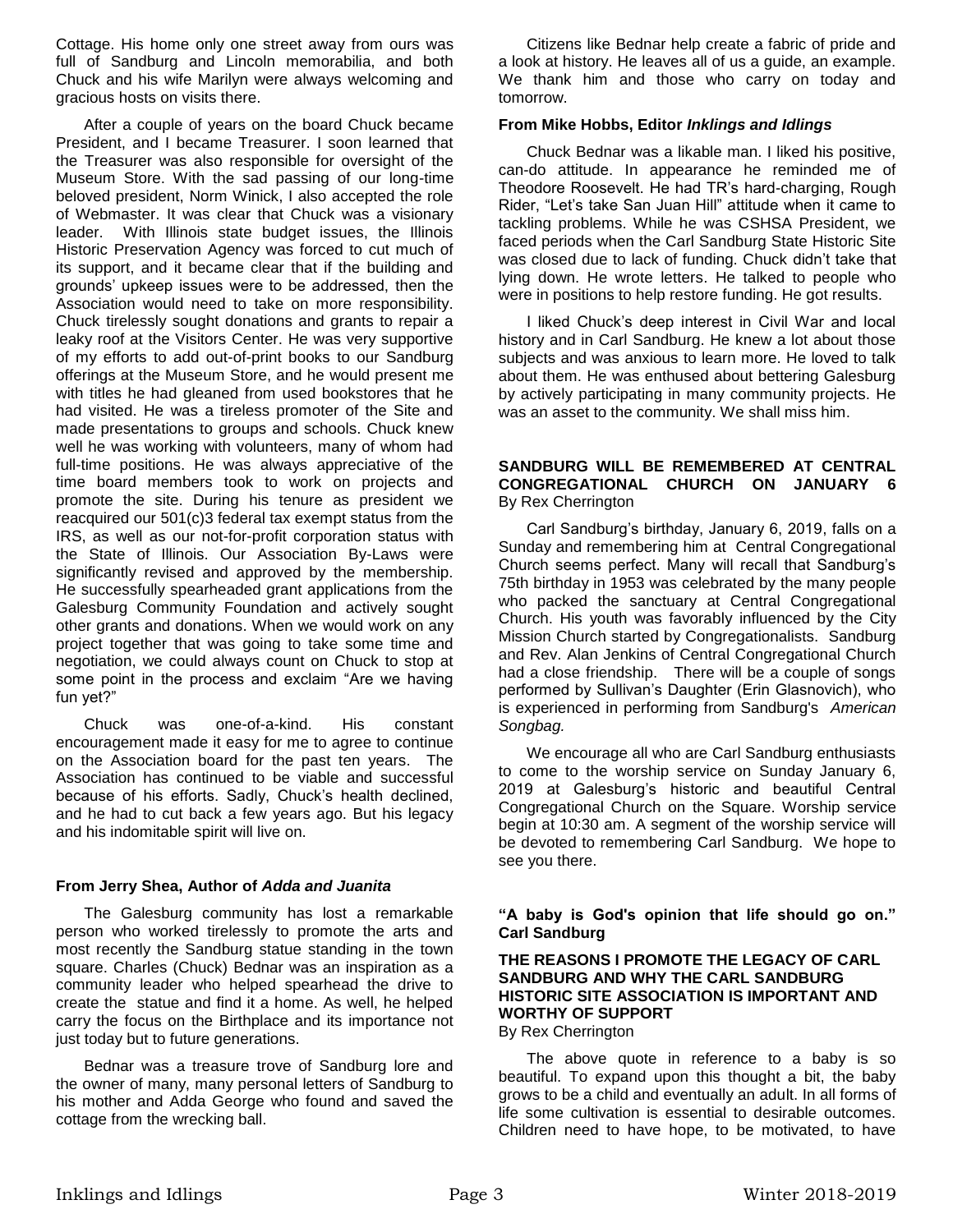opportunities, and to have skills so they can make their various contributions to the world.

The story of Carl Sandburg is a wonderful and inspiring story. I can give you many reasons why Carl Sandburg's legacy is important, but it is not limited to the lists of all the awards and honors he received, though three Pulitzer Prizes, a Grammy, the NAACP Silver Award, and being only the second private citizen ever asked to address a Joint Session of Congress are certainly not trifles. The story of Carl Sandburg is an inspiring one for young and old alike. It is no wonder that Sandburg became such an admirer of Lincoln as there are parallels between the lives of the two.

Sandburg, like Lincoln, did not come from a family with wealth. Each man had his access to formal education cut short due to circumstances beyond his control. Neither ever lost his thirst for knowledge, and through perseverance and seeking out opportunities each obtained further education to prepare each for his respective life's work. Each achieved greatness as wonderful examples of humanity in addition to the achievements of their career paths.

It is important for the young, and, no less, for the not so young to have the inspiration that comes through the study of role models like Lincoln and Sandburg.

It is at the Carl Sandburg State Historic Site that children of all ages can get a large dose of this inspiration in a rather short period of time. Hopefully, they will take away something of value. That may become a life- long interest in the study of Carl Sandburg as it has become for me. This may also be just the reinforcement needed to give a child hope where there was no hope before.

For these reasons I support and contribute to the Carl Sandburg Historic Site Association. The State of Illinois budget does not provide as well for the Historic Site as it did in the past. While we will continue to pursue the State of Illinois for all that can be obtained, it is apparent that at present other sources of funding must be sought, so that we do not see our cultural treasure fall into decline. This is why I encourage all of you, a very special group, to contribute what you can, when you can, for either an endowment or for specific projects you may wish to fund. You are a special group as you have shown your interest by becoming a member of this Association, and we thank you for all your support in the past and welcome anything you can do for the Association and the Site going forward from here.

## **SMILE.AMAZON.COM & I GIVE.COM: EASY WAYS TO DONATE.**

By Rick Sayre

Are you an online shopper? Are you aware that your purchases can also result in retailer donations to the nonprofit organization of your choice using smile.amazon.com and igive.com? At these websites you can select the Carl Sandburg Historic Site Association from their list of participating non-profit organizations.

- SMILE.AMAZON.COM: Your designated organization will receive 0.5 percent of each purchase made when you use [https://smile.amazon.com](https://smile.amazon.com/) instead of www.amazon.com.
- IGIVE.COM: The percentage of the donations varies depending upon the retailer…anywhere up to 4.0 percent from hundreds of participating retailers. Once you set up an account with igive.com, you can go to the website and search for the retailer of your choice. They also provide apps for your smartphones.

Currently, new accounts will earn a \$3 Bonus Donation for Carl Sandburg Historic Site Association. Go to: [https://www.iGive.com/rGH6Gj5.](https://www.igive.com/rGH6Gj5)

## **STANFORD SHOVER, A MAN WHO APPRECIATES CARL SANDBURG**

By Jeanie R. S. Hanna

(Ed. Note: Jeanie R.S. Hanna is author of *Laughable, Lovable Lessons Learned in the Library*, a book based on funny stories she heard from students while she was librarian for twenty-three years at Hedding Elementary in Abingdon and Gale Elementary in Galesburg. Proceeds from her book are being donated to St. Jude Children's Research Hospital in Memphis, TN. Her book is available from Amazon,, Barnes & Noble, and Books-a-Million. She has known former CSHSA board member Stanford Shover for most of her life.)



Jeanie R.S. Hanna

My first memories of Stanford Shover are seeing him in our church on Sundays with his sweet mother, Clara Shover. We both went to the Abingdon United Methodist Church, a beautiful and historic church just blocks from the Shover home. This building, built in 1898, has beautiful stained glass windows and was built large enough to house the beautiful huge pipe organ in the front of the sanctuary. Even at a young age, I was touched by Stanford's devotion to his mother, as they attended our Sunday morning services together.

The next time that I had occasion to contact Stanford was in the early 1990's. I was the librarian at Hedding Grade School in Abingdon, IL. As librarian, I sponsored our Young Author contests every year. The first few years I relied on various English teachers at the school to serve as judges for the entries. These entries often numbered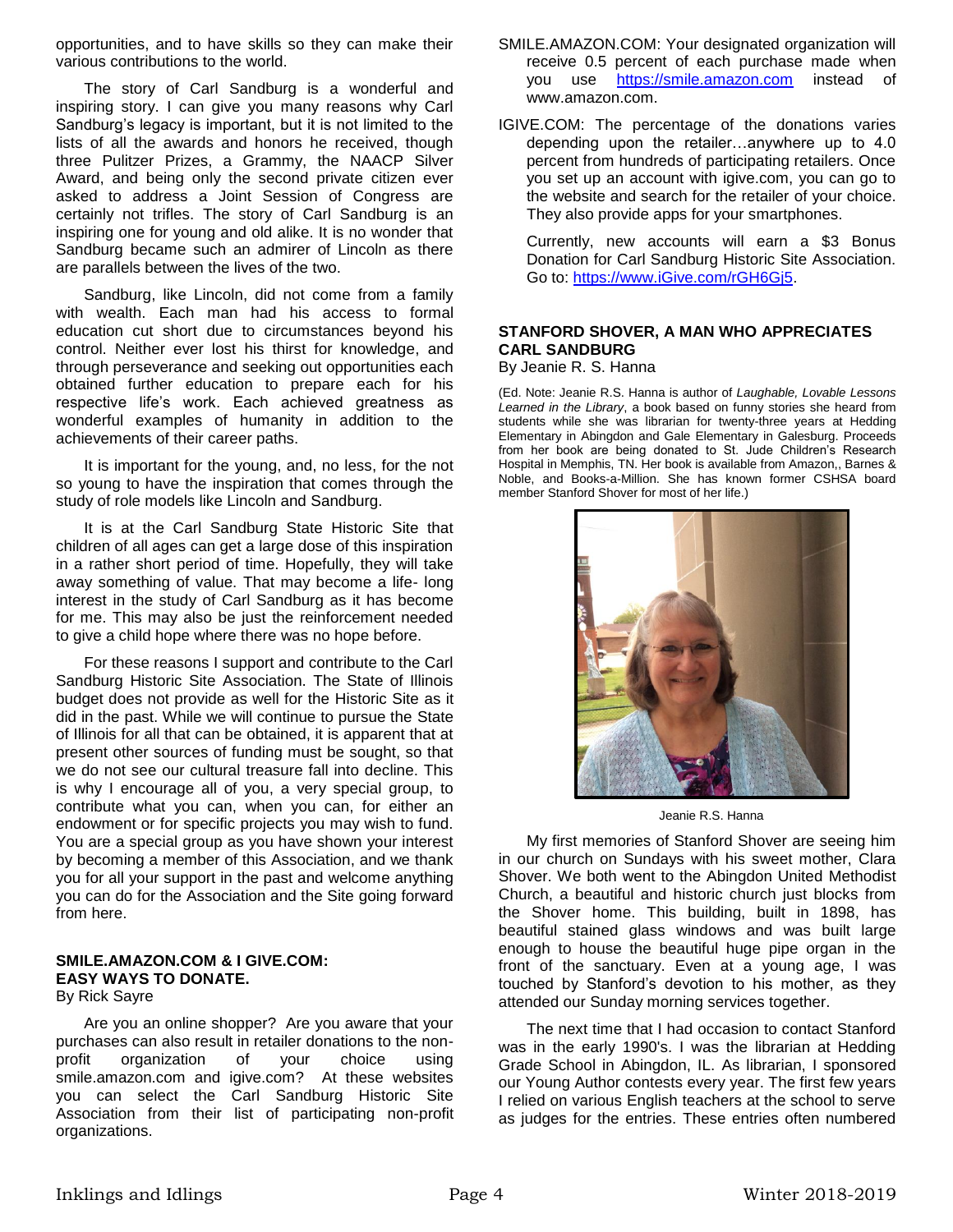between 100-150 per year. I awarded prizes for grade level winners in grades K-5 and one overall school winner. This winner would represent our school in the statewide Young Authors Conference held each May at Illinois State University.

Several years into our participation with the statewide Young Authors program they asked that we send a representative from each school to teach or help in the Young Authors workshops which were part of the annual awards day. I had a child with a birthday each year right on or around the date of that weekend, so I asked Stanford if he had any interest in being Hedding's representative. He not only agreed to teach in the Saturday workshops but attended the Friday evening dinners at Illinois State University as well. He did this for many years all "on his own dime," so to speak. He was a gem, and probably one of the most qualified of the hundreds of volunteers there each year.

One of my favorite things about Stanford Shover is that he was a problem solver. This trait came in handy sometime in the late 1990's. My dad had been in the ICU for quite some time. I had missed many days of school at that time. I had also missed the deadline for sending in that year's Young Author winner to Illinois State University. When I realized what had happened, I called a contact number for the Young Authors Conference. I explained what had happened and asked if they would take our winner's information a few days late due to circumstances beyond their control. They refused.

I was beyond distraught, since I had caused the oversight. I called Stanford to seek his guidance. He assured me that every year that he had taught a workshop at the ISU conference, there had been "no show" students. He was sure that he could get them to reconsider with a call of his own. Stanford got the same answer that I had gotten. So, problem solver that he was, he called me back to calm my dismay, and tell me that we would provide our Hedding winner with an award day to top all award days, and that we would do it ourselves!

Starting that year, the Young Author award day for Hedding students, became a special Saturday at the end of May. Stanford would drive over and pick me up at home. Then we'd go to our Young Author winner's home. We'd pick up our student after having made prior arrangements and getting permission from the parents. Stanford drove the three of us to Galesburg where he treated us to lunch at a restaurant of the student's choice. There were no limitations as to where we could eat, and we ate at Applebee's many of those years. After a pleasant lunch, where we focused our attention on our Young Author winner, we went to Stanford's favorite local place.

Stanford took our Young Author winner and me to the birthplace of Carl Sandburg. He was on the board of the Carl Sandburg Historic Site Association for many years. We took a tour of the cottage and the grounds out in back. We walked and read the stepping stones, and watched the video provided inside. Several of those years we purchased a copy of one of Carl Sandburg's

books for our winner as well. I must admit that, although I lived less than ten miles from the Site, I had never visited Carl Sandburg's birthplace. Most of our students were still unfamiliar with Galesburg's most famous and widely read author. Stanford was a wealth of information on the subject of Carl Sandburg. He knew and shared even more with us than we ever would have absorbed on our own. He was inspired by Carl Sandburg, and his enthusiasm spilled over onto us. Stanford wanted our young students to see firsthand that a person of humble beginnings could do great things with his life.

I think that many times in our youth, we fail to realize the impact of a simple, summer day spent in the company of a man with more insight and years in his bag of experience. I look back on those special Young Author days spent with Stanford Shover and our talented young Hedding students, and I realize that, indeed, those were some wonderful "good old days."

#### **"THE PAST IS A BUCKET OF ASHES…" CARL SANDBURG FROM** *CORNHUSKERS* By Martin Reichel

Though I was born in Germany in the aftermath of World War II, in 1952 my parents made the decision to leave the burnt-out embers of that mad conflagration behind to seek a new life for our family in the promised land, the land of "unlimited possibilities." It turned out to be Galesburg, Illinois. I was three years old.

I grew up just a few blocks from Carl Sandburg's birthplace, roaming the neighborhood of first and second generation blue collar workers—Irish, Croatian, Mexican- living in modest but tidy homes, alll of them attending Mass at St. Patrick's Church. We spoke German at home, because my parents did not know English, and yet, by the time I entered first grade at St. Joseph's Academy three years later, I was fluent in English by necessity.

If I needed spending money, I had to earn it by mowing lawns, pulling weeds, shoveling snow, delivering newspapers, and doing odd jobs. My first "real job" was as a dishwasher at the newly-opened Kentucky Fried Chicken restaurant, culminating as head cook by the time I graduated high school in 1967.

Meanwhile, I had met the love of my life during a high school stage performance. Her father owned McFall Monument Company, a business that supplied cemetery memorials throughout western Illinois. A higher rate of pay induced me to leave Kentucky Fried Chicken after high school graduation and for the summer go to work for my father-in-law to-be at the monument company while awaiting the start of classes at Knox College.

Two things stand out during that summer and fall of 1967 working at the monument company: re-setting a long row of Civil War veterans' monuments to the west of Hope Abbey in Galesburg's pioneer Hope Cemetery and digging a posthole grave under Remembrance Rock at the Sandburg Birthplace for the interment of the ashes of Carl Sandburg.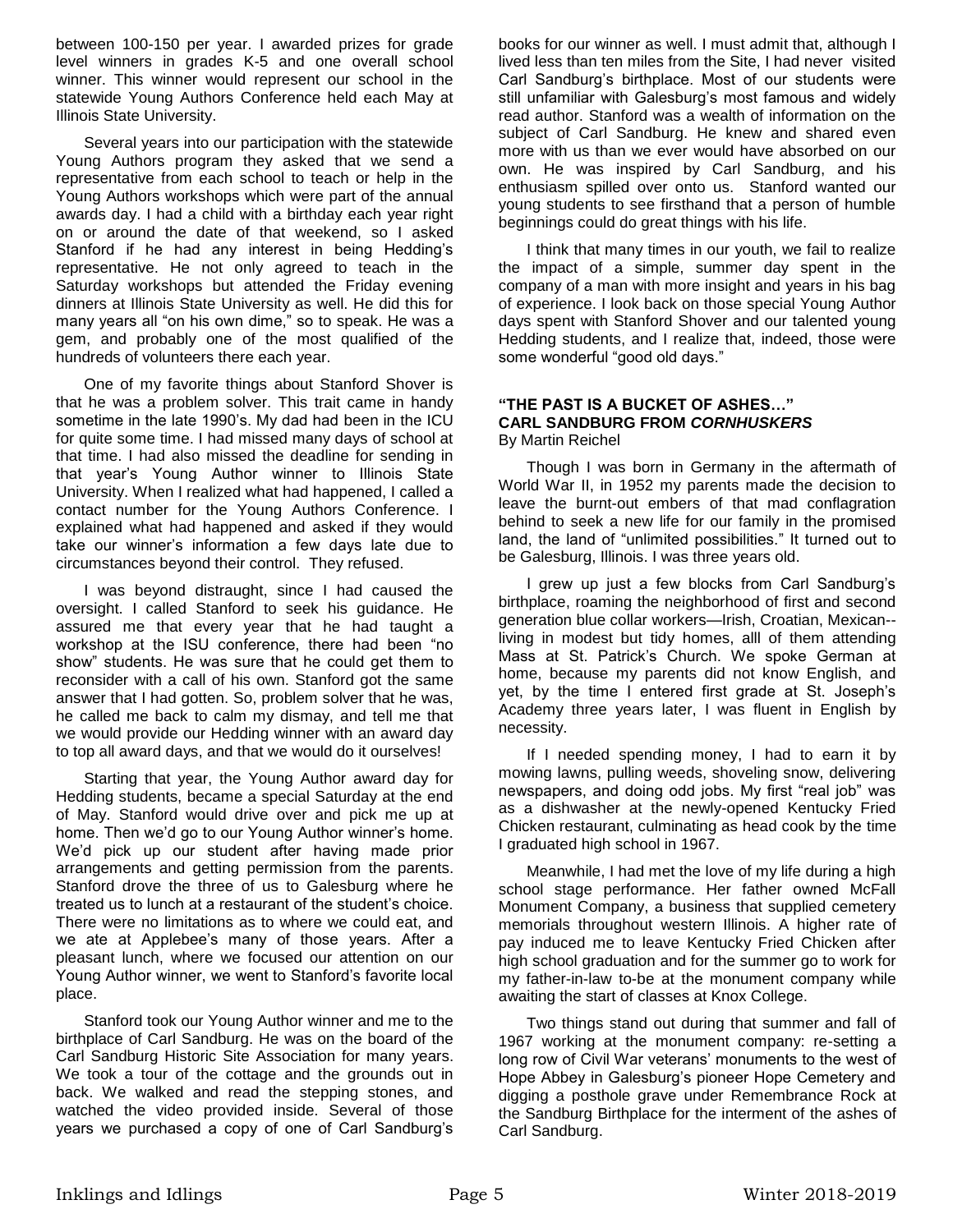Sandburg died July 26, 1967. His ashes were interred October 7, 1967. My future father-in-law Jack McFall gave me a job to do: take the posthole digger to the Sandburg Birthplace and dig a posthole under the big boulder there. So that was it—I buried Carl Sandburg! A man of some fame—poet, Lincoln biographer, folksinger—just a bucket of ashes.

Now that I'm older I feel more of a connection with the Civil War veterans and Hope Cemetery and Carl Sandburg. As Secretary-Treasurer of the Hope Cemetery Association for 38 years I have been privileged to oversee the operation and care of historic Hope Cemetery. I have been to the Carl Sandburg Historical Site at Flat Rock, NC and have seen the orange crate in the kitchen upon which the typewriter was perched where Sandburg typed out much of his work.

Yet one cannot forget Galesburg, at first a town of white Anglo-Saxon north-easterners that was forever changed by Swedes, Mexicans, Irish, Germans, Croatians and other immigrants.

Galesburg is my town in spite of the many changes over my lifetime. It has a past worth remembering. More importantly, it has a future to look forward to. As a member of the Library Board of Trustees as well as the Library Foundation, I am looking forward to the day when Galesburg will be blessed with a new library to reflect the vibrant community it has been...and will be. On the shelves of that new library will be a copy of Carl Sandburg's *Cornhuskers*.

*I tell you there is nothing in the world*

*Only an ocean of tomorrows,*

*A sky of tomorrows.*

*I am a brother of the cornhuskers who say at sundown: Tomorrow is a day.*

#### **CARL SANDBURG—THE MAN: THE AUTHOR & PUBLIC EDUCATOR WHO COULD HAVE BEEN PRESIDENT OF THE UNITED STATES** By Tomas Junglander

(Ed. Note: CSHSA member Tomas Junglander of Vadstena, Sweden has written a biography of Carl Sandburg. The first installment appears here. Subsequent installments will appear in future issues of *Inklings and Idlings.* Mr. Junglander introduces himself in *Me and Carl Sandburg*.)

## *Me and Carl Sandburg*

Swedish writer and Nobel Prize winner Harry Martinson told before perfecting his own style, "I imitated Sandburg as closely as I could."

During high school my favorite author Harry Martinson introduced me to the poet Carl Sandburg. Later, I learned more about the person Carl Sandburg. It was then that I realized that his parents emigrated to Galesburg, IL from Åsbo and Appuna in Mjölby County in the province of Östergotland in Sweden where I also grew up. I heard many stories about Sandburg's visit to his parents' hometowns in Sweden in 1959.

When I lived in Chicago in the late 1980's and early 1990's, my interest in Sandburg's poetry became more intense. Not least through all the poems dealing with places and people in Chicago, I understood his great significance for Chicago also through the district Carl Sandburg Village.

Later, I met Richard Sandburg, Carl´s nephew. I visited him in Rockford, IL several times, and we visited Galesburg together several times. Richard really became my teacher of Carl Sandburg. During a couple of years, I also had regular contact with Carl´s daughter Helga and with Carl´s acclaimed biographer Penelope Niven.

When I built Carl Sandburg's family tree and compared it with my own family tree, I discovered to my big surprise that we are actually related to each other. My great grandfather had a sister who married Alfred Carlson and Alfred had a brother August who married Clara Sandburg´s sister Augusta!

My education is not literary science but business (MBA).

You will find more information about Carl Sandburg on my website http://tomasjunglander.se/

#### Tomas Junglander

There is an American humanism that has been essential through the years. The author Carl Sandburg is an excellent representative of this humanism. This poet, who meant so much for the breakthrough of literary modernism in Sweden, had Swedish parents, who, independently of each other, emigrated to the U.S. from Appuna and Åsbo in the province of Östergötland.

Carl Sandburg, who became one of America's leading writers, lived at the center of his time. He was, much more than other contemporary writers, socially involved. He had a strong social pathos. He became politically interested at an early age. He committed himself to women's equal rights, to the rights of the blacks, for shorter working hours, against the death penalty and child labor .

During a visit to Sweden both the Prime Minister and the King received his views on American politics. It is hardly known in Sweden what benefit he made to the parents' country when he defended and declared Sweden's attitude to American opinion during World War II in talks and on radio broadcasts. In the 1920's, when he was at the age of forty-five, he was still a literary outsider who in some circles was considered too unacademic; in other circles too political.

Sandburg's greatness lasted until the 1950's when his poetic style no longer appealed to many people, but in the 1960's young people showed Sandburg great admiration. His poetry was then read in the American schools more than the poetry of any other living writer.

He used a language that was taken directly from the streets and squares, ports and workplaces. This reality led him to a new rhythm that he expressed in free verse.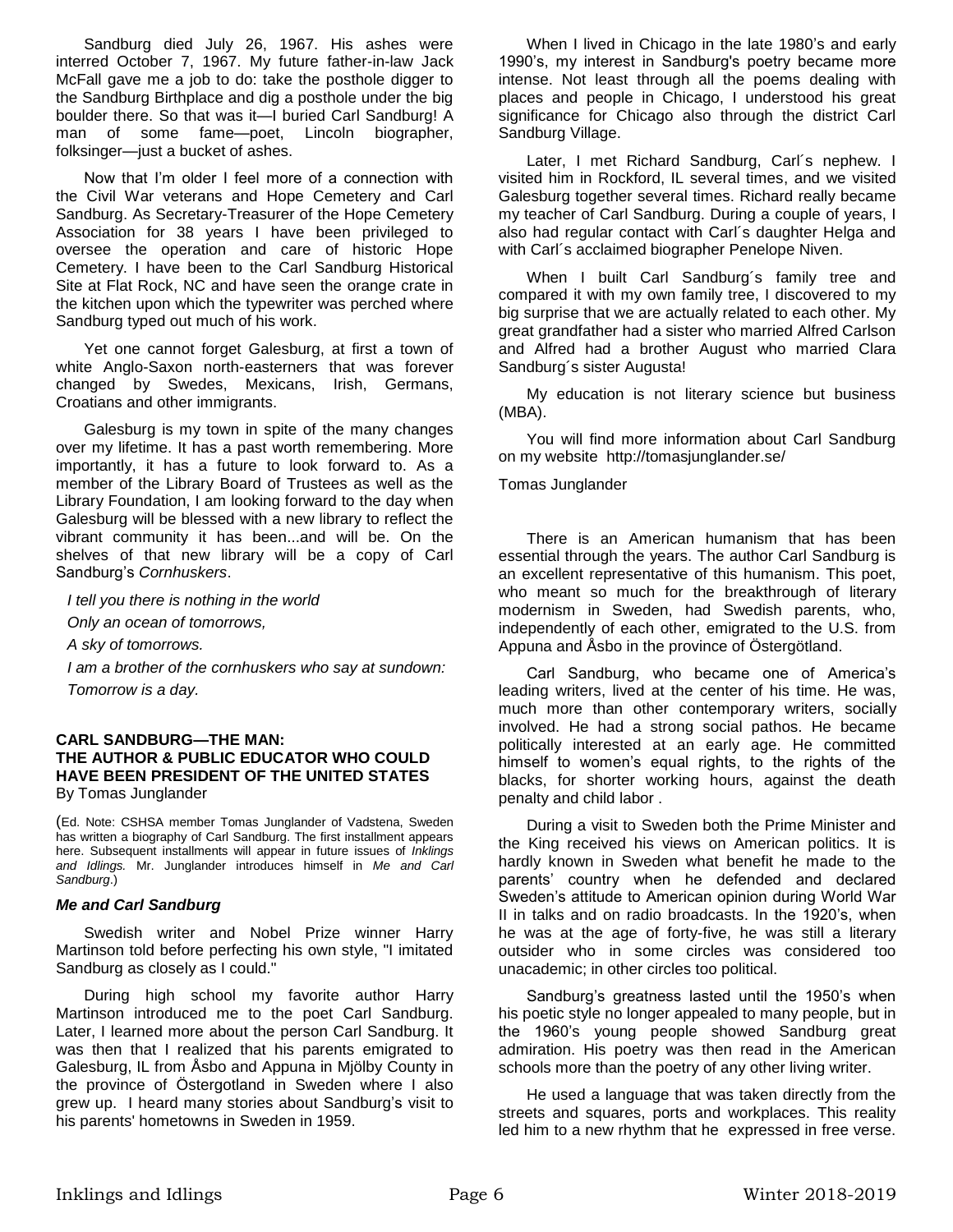The powerful freedom of the poems caused fierce debate but gave Sandburg a leading position in literary America. He wrote always for the ordinary man and woman and for himself, and did not, like Pound, Stevens and Eliot, have to be explained. In the same way that he was inspired by his predecessor Walt Whitman, the Nobel Prize winner Harry Martinson and Artur Lundkvist in Sweden were inspired by Sandburg.

He wrote a historical novel of over a thousand pages, *Remembrance Rock*, in which he showed how the Americans developed their dreams of freedom and justice in the course of history. His biography of Abraham Lincoln, America's most famous president, was received very positively even though some historians had their objections. Sandburg wrote a different biography, packed with anecdotes, newspaper stories, letters, and memories. An outstanding historian was lyrical when he commented on the book; "The poets have always understood Lincoln, from Whitman. That's why it's good to get from a poet the biggest of all the Lincoln biographies, one of the best biographies in our literature."

Carl Sandburg is among well-known adult writers who have also written for children. He created a special universe with its own geography and its own way of life in the fictional land Rootabaga. Much of the comedy in the books about Rootabaga lies in the way Sandburg names people and places. He plays with sounds, concepts, and the alphabet's letters.

His autobiography *Always the Young Strangers* describes his father August Danielsson from Åsbo and his mother Clara Andersdotter from Appuna in Sweden and their struggle to achieve a better life for themselves and their children than had been possible in the "old country." He also tells about life in an American small town and about the American lifestyle itself.

Sandburg was a great collector, connoisseur, and patron of folk music. He had heard America sing on his many travels. While traveling in his youth he gathered music that he wrote down in his notebook. Eventually, people from all over the country sent songs to him. He entertained audiences with guitar music, and in 1927 he published *The American Songbag* with notes and arrangements for each song.

He worked as a journalist for twenty-five years. He was a social reporter, film critic, and he wrote chronicles. He preferred deep analysis over snapshots.

Sandburg was a national celebrity for more than fifty years and as close to a national legend as someone could come. He was even asked if he would be available as a presidential candidate!

Many influential persons in media, among them Henry Luce, considered running him for President against Roosevelt in 1940, but Sandburg supported Franklin D. Roosevelt, and he refused to run. Henry Luce was at this time an American magazine magnate, the owner of *Time*, *Fortune, Life*, and *Sports Illustrated*. John L Lewis, president of the United Mine Workers, also considered running him for President in 1940.

Carl Sandburg never won the Nobel Prize despite being nominated seven times between 1940 and 1959. He did, however, receive the Pulitzer Prize, America's premier literary award, three times for his biography of Lincoln and for his poetry.

Unique in American literary history is the crosspollination of Sandburg's work. His journalism influenced his poetry, which in turn colored his work with the great biography of Abraham Lincoln. The movies he saw and reviewed stimulated the fertile imagination from which he harvested more poems, children´s stories, and newspaper pieces. His work as biographer/historian augmented his work as folk musician and collector of folk music.

## **SKYSCRAPER**

By Barbara Schock

[Ed. Note: Sandburg's poem "Skyscraper" was featured in the spring in episode five of the twelve-part PBS series "Poetry in America.]

Twenty years before Carl Sandburg went to Chicago to further his writing career, a ten-story building was erected by the Home Life Insurance Company in that city. According to current definitions, the building was not a true skyscraper. It was not fully supported by a steel frame with curtain walls. It was constructed mostly of stone and brick.

The building achieved notoriety of scale in 1885. The public was fascinated by its difference in height compared to existing structures. The edifice just demanded attention from people as they walked along the street. The ten stories stood above all the stores and offices around it. Observers had to adapt to the fact that such a building could hold more businesses and workers at one time than many other places.

The Home Life Insurance Company building also required many modern features in order to be a successful workplace. There were elevators which carried people from street level to the various floors. There were lighting fixtures to provide illumination. There was fireproofing to make the building safe for the workers. A vacuum system moved money and mail from one location to another within the structure. It contained a tremendous amount of activity during weekdays but not on weekends.

Sandburg's poem "Skyscraper" was included in *Chicago Poems* published in 1916. It was a meditation on the nature of structures we design and use. The building will exist much longer than the people who created it. Workers erecting and working in it come and go. Some were killed in the process of construction. Will anyone remember them? Are their souls still present?

In the more than one hundred years since the beginning of skyscraper construction we have seen a wide variety of styles and shapes.